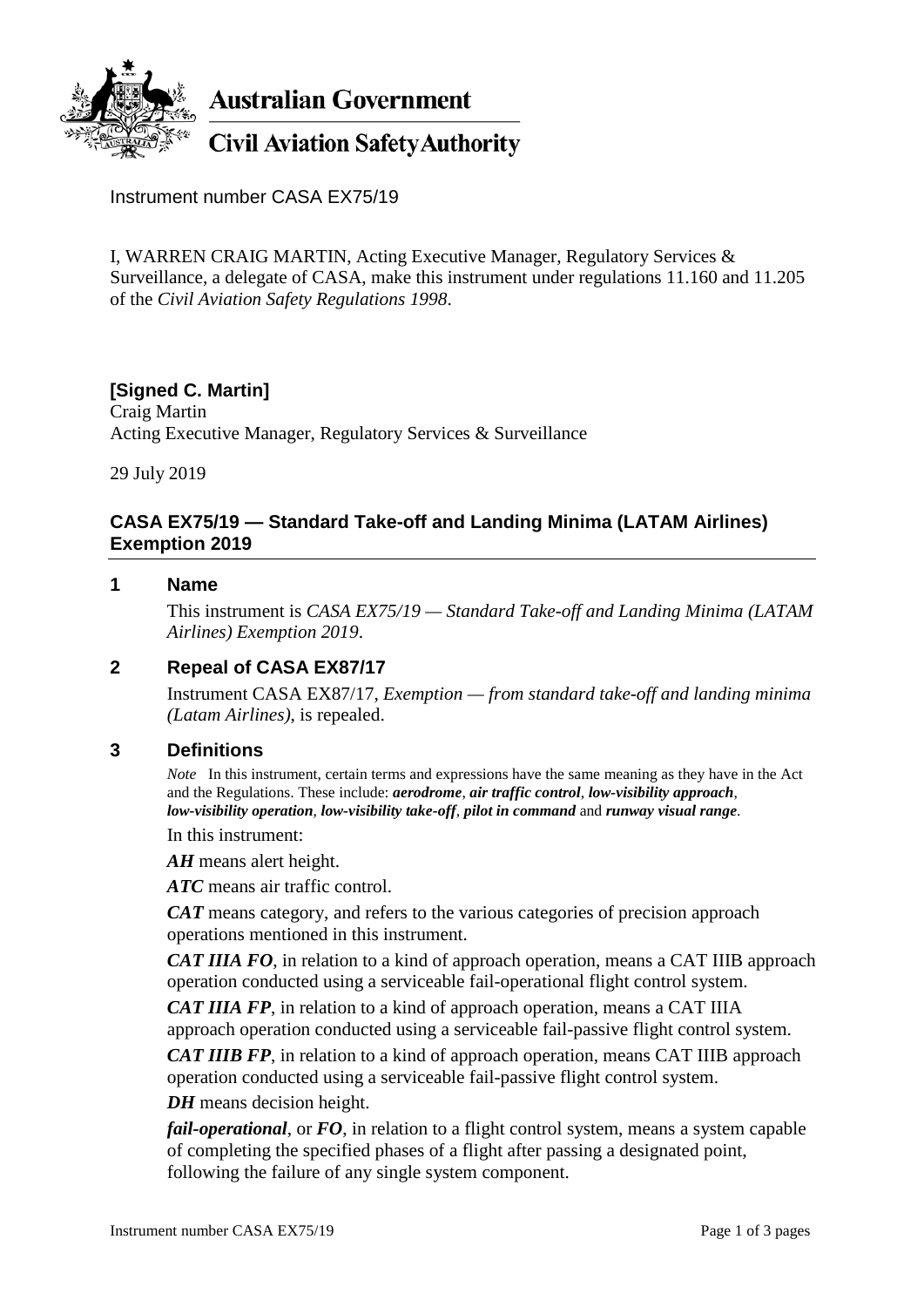*fail-passive*, or FP, in relation to a flight control system, means a system designed to ensure that there is no significant deviation of aircraft flight path or attitude following the failure of any single system component.

*Head Up Display*, or *HUD*, means a display system that presents flight information into a pilot's forward external field of view.

*LVO* means low-visibility operation.

*LVP* means low-visibility procedures applied by ATC at an aerodrome for protecting aircraft operations during conditions of reduced visibility or low cloud.

*M/M* means the particular make and model of an aircraft.

*RVR* means runway visual range.

# **4 Application**

This instrument applies in relation to LATAM Airlines Group S.A. dba LAN Airlines of Chile (the *exempted operator*), ARN 203258, if:

- (a) the exempted operator conducts a flight to or from an aerodrome in the following kinds of aircraft (the *aircraft*): B787-8, B787-9; and
- (b) ATC at the aerodrome has informed the pilot in command of the aircraft that LVP are in force.

# **5 Exemptions**

- (1) The exempted operator is exempt from compliance with subregulations 257 (3) and (4) of CAR in relation to the flight.
- (2) The pilot in command of the aircraft is exempt from compliance with subregulations 257 (3) and (4) of CAR in relation to the flight.

### **6 Conditions**

- (1) It is a condition of the exemption in subsection 5 (1) that the exempted operator ensures compliance with the requirements mentioned in subsection (3).
- (2) It is a condition of the exemption in subsection 5 (2) that the pilot in command of the aircraft ensures compliance with the requirements mentioned in subsection (3).
- (3) The requirements are:
	- (a) the aircraft must comply with the meteorological minima for LVO and associated requirements set out in Schedule 1; and
	- (b) the requirements for LVO mentioned in Schedule 2.

### **7 Repeal of this instrument**

This instrument is repealed at the end of 30 June 2022.

# **Schedule 1 Operating minima for LVO**

### **Low-visibility take-off minima**

- 1 An aircraft of a kind mentioned in column 1 of Table 1 must not conduct a low-visibility take-off from the aerodrome:
	- (a) if the reported RVR for the take-off is less than the meteorological minimum mentioned in column 2 of the Table; and
	- (b) unless the aircraft meets the HUD requirements (if any) mentioned in column 2 of the Table.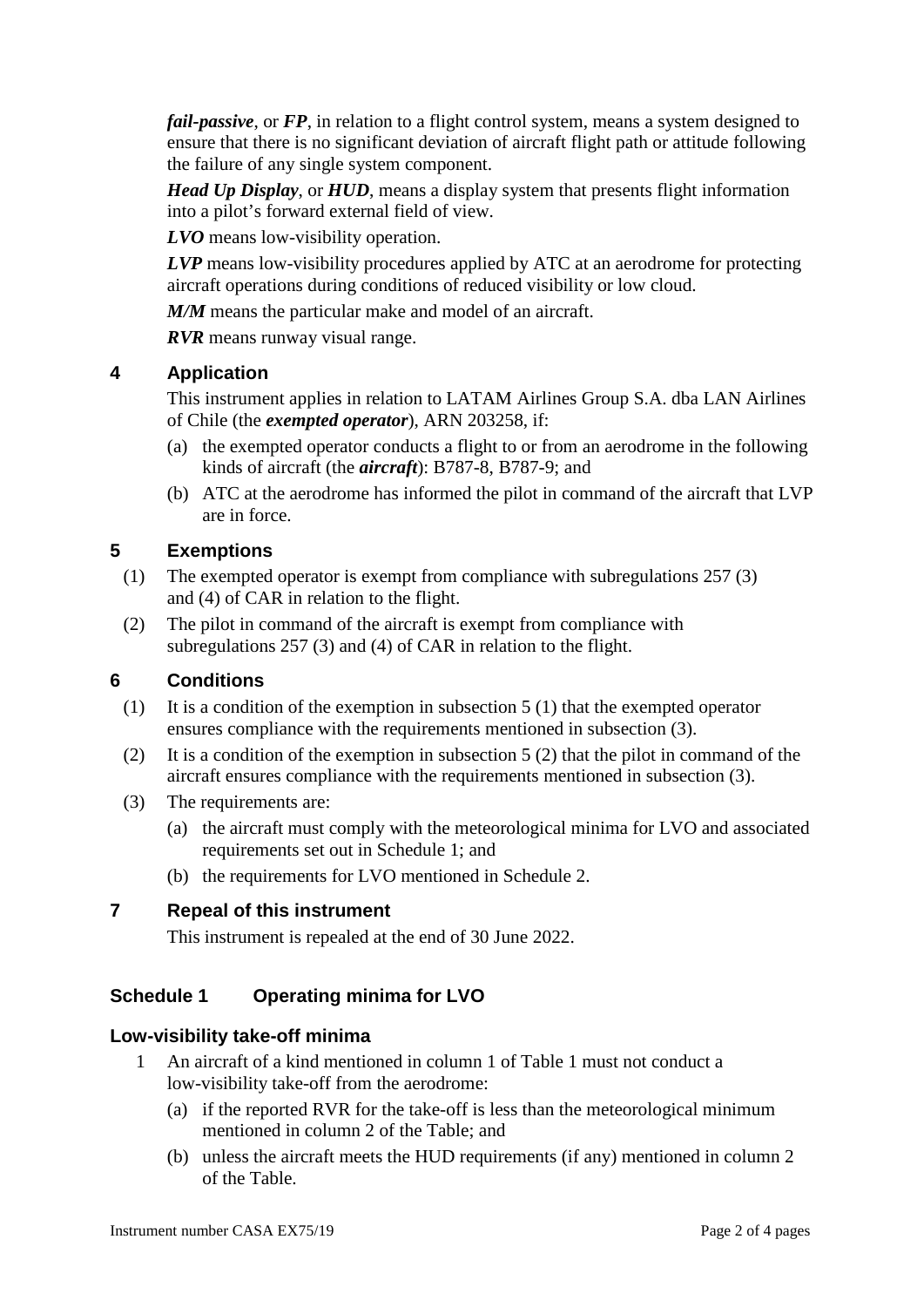| <b>Aircraft M/M</b><br>$\text{(column 1)}$ | Meteorological minimum and<br><b>HUD</b> requirements<br>$\left(\text{column } 2\right)$ |  |
|--------------------------------------------|------------------------------------------------------------------------------------------|--|
| B787-8, B787-9                             | 150 m without HUD                                                                        |  |
|                                            | 75 m with HUD                                                                            |  |

# **Table 1: Low-visibility take-off minima**

#### **Low-visibility approach minima**

- 2 An aircraft of a kind mentioned in column 1 of Table 2, when conducting a low-visibility approach operation mentioned in column 2 of the Table for the purpose of landing the aircraft:
	- (a) has the RVR meteorological minimum mentioned in column 3 of the Table for the low-visibility approach operation; and
	- (b) must apply the DH and AH mentioned in column 4 of the Table for the low-visibility approach operation.

| <b>Aircraft M/M</b><br>$\left(\text{column } 1\right)$ | Low-visibility<br>approach operation<br>$\left(\text{column } 2\right)$ | <b>RVR</b> minimum<br>$\left(\text{column }3\right)$ | DH or AH<br>$\alpha$ (column 4) |
|--------------------------------------------------------|-------------------------------------------------------------------------|------------------------------------------------------|---------------------------------|
| B787-8, B787-9                                         | <b>CAT II</b>                                                           | $350 \text{ m}$                                      | 100 ft DH                       |
|                                                        | <b>CAT IIIA FP</b>                                                      | $200 \text{ m}$                                      | $50$ ft                         |
|                                                        | <b>CAT IIIA FO</b>                                                      | $200 \text{ m}$                                      | 0 ft DH<br>100 ft AH            |
|                                                        | <b>CAT IIIB FP</b>                                                      | $175 \text{ m}$                                      | 50 ft DH                        |
|                                                        | <b>CAT IIIB</b>                                                         | 50 <sub>m</sub>                                      | 0 ft DH<br>100 ft AH            |

#### **Table 2: Approach minima and requirements**

### **Schedule 2 Requirements for LVO**

### **Operating minimum and procedures**

- 1 The requirements for conducting LVO are the most restrictive of the requirements in the following:
	- (a) this instrument;
	- (b) the LVO authorisation issued to the exempted operator by the Dirección General de Aeronáutica Civil, Chile and the terms and conditions for LVO associated with that authorisation.